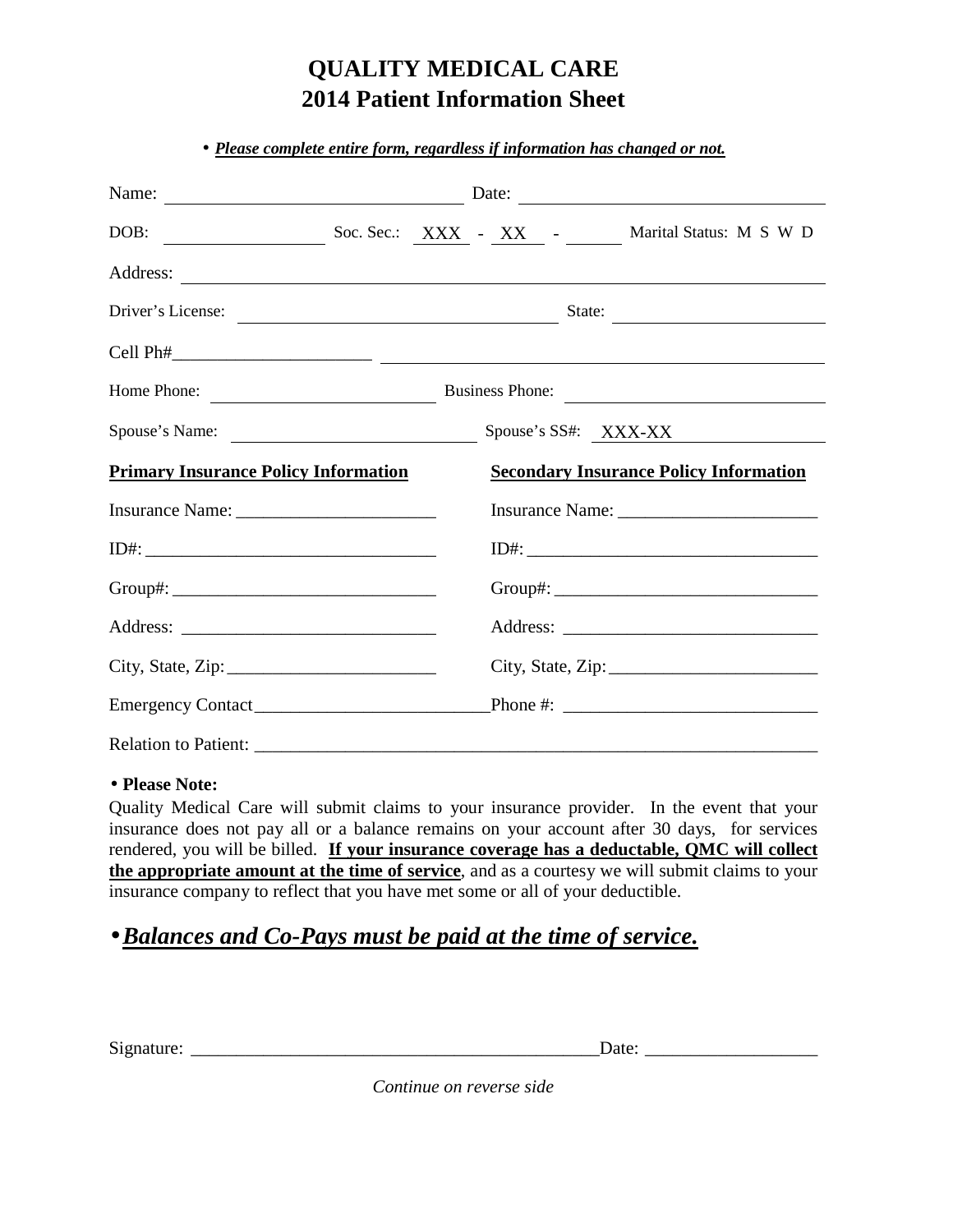My signature below indicates that I hereby give my consent to Quality Medical Care to provide medical treatment to myself or the named patient.

#### **INSURANCE AUTHORIZATION**

My signature below indicates that I authorize QMC to release any pertinent medical or health information to the Social Security Administration or its intermediaries, carriers of Medical claims or to my insurance carrier or its representative, any information necessary to process an insurance claim. I permit a copy of this authorization to be used in place of its original and request that payment of medical insurance benefits be made to Quality Medical Care. Regulations pertaining to Medicare Assignments of benefits apply.

#### **QUALITY MEDICAL CARE'S STATEMENT ON HIPPA**

The Health Insurance Portability Accountability Act (HIPPA) was enacted to protect and enhance the rights of patients by providing them with access to their health information and controlling the inappropriate use of that information to reduce fraud and abuse, and to improve the quality of health care by restoring trust in the healthcare system. QMC will maintain your personal health information in the strictest confid3ence. QMC will not sell, transfer, copy, distribute or share your personal and health information with any7 other persons not directly involved in the continuity of your health care without written consent to do so in accordance with HIPAA guidelines. QMC is committed to implementing measures to comply and adhere to the rules set forth by this act.

#### **APPOINTMENT POLICY**

Appointments are reserved especially for you. QMC makes every effort to schedule times that accommodate your needs. Every effort is made to see all patients on time, barring any unforeseen emergencies. QMC asks that you make the same effort to keep your appointment, and that if issues arise that conflict with you rescheduled appointment, you call us to reschedule. Multiple missed appointments without notification make it impossible for our providers to maintain a treatment plan for the patient. Multiple "no-show, no-call" for appointments may also result in a \$45.00 "no show fee" applied directly to your account. My signature bellow indicates that I have read and agree to abide by the terms of QMC's Appointment Policy.

#### **FINANCIAL POLICY**

Quality Medical Care strives to maintain a high level of professional care while keeping the costs as fair as possible. Payment is expected at the time of treatment. We accept Check or Credit Card with proper identification such as a valid drivers' license. We always accept cash. Most Health Insurance is accepted, provided that we can verify your eligibility for treatment by QMC, either before or at the time of your visit. All CO-PAYS and/or DEDUCTIBLES are collected at time of service. If a patient does not have the appropriate co-pay or payment amount, the appointment will be rescheduled to such time as the patient can make the appropriate payment. Patient is 100% responsible for all fees incurred for services rendered. We will send a claim to your chosen insurance carrier for services rendered. If your insurance carrier does not make payment within 30 days from the date of treatment, the balance of your account will be shifted to the patient or responsible party for payment in full within 14 days. Failure to make payment or payment arrangements within 14 days may result in further collections processing. **My signature below indicates that I have read and agree to abide by the terms of QMC's Financial Policy.**

\_\_\_\_\_\_\_\_\_\_\_\_\_\_\_\_\_\_\_\_\_\_\_\_\_\_\_\_\_\_\_\_\_\_\_\_\_\_\_\_\_\_\_\_\_\_\_\_\_\_\_\_\_\_\_\_\_\_\_\_\_\_\_\_\_\_\_\_\_\_\_\_\_\_\_\_\_\_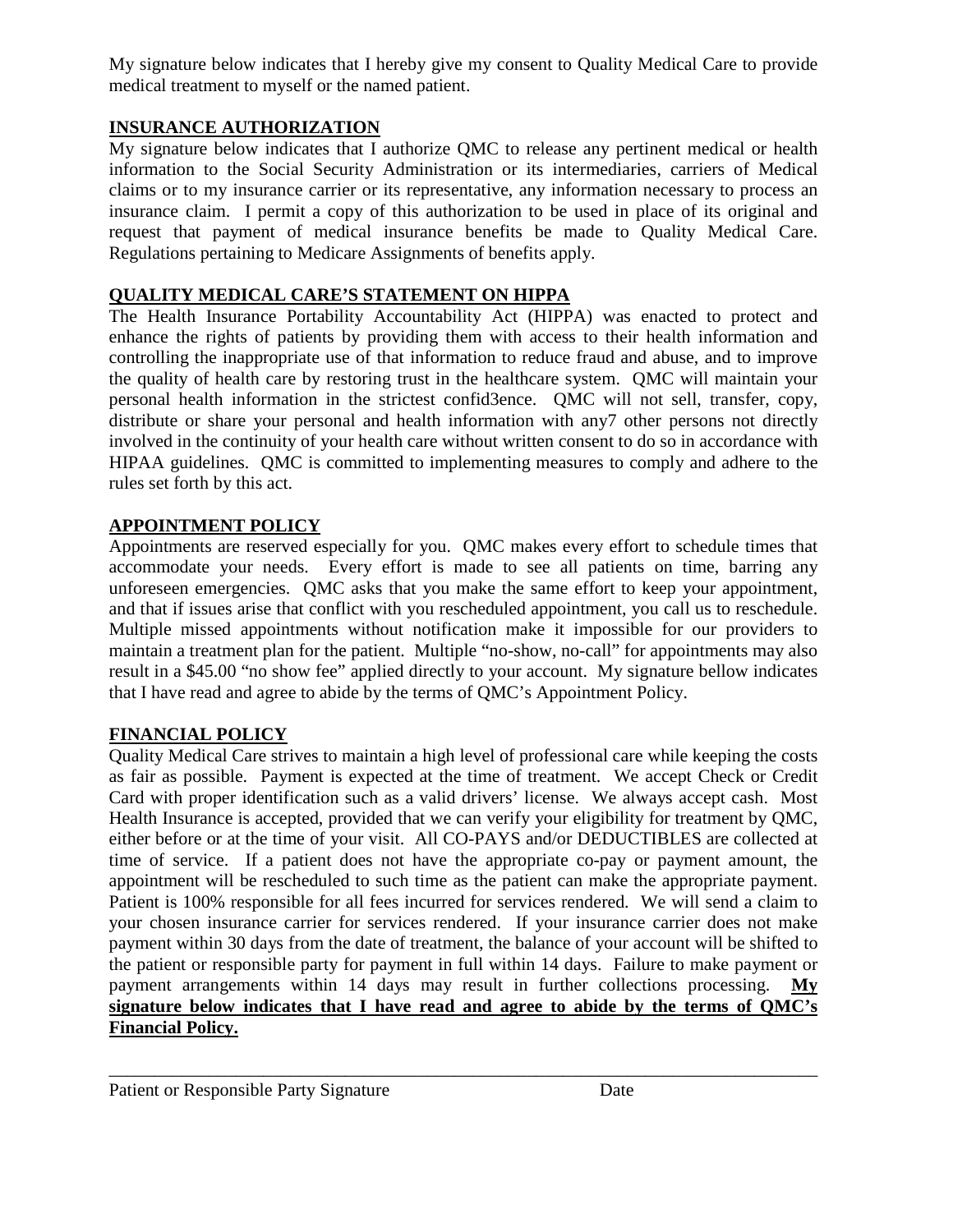### **PATIENT CONSENT FORM**

### **Quality Medical Care**

Patient Consent for Use and Disclosure of Protected Health Information

I hereby give my consent for Quality medical Care to use and disclose protected health information (PHI) about me to carry out treatment, payment and health care operations (TPO). The Notice of Privacy Practices (NOPP) provided by Quality Medical Care describes such uses and disclosures more completely.

I have the right to review the Notice of Privacy Practices prior to signing this consent. Quality Medical Care/Brevard Medical Care reserves the right to revise its Notice of Privacy Practices at any time. A revised Notice of Privacy Practices may be obtained by forwarding a written request to the Privacy Officer, QMC, P.O. Box 1980, Melbourne, FL 32902.

With this consent, Quality Medical Care may call my home or other alternative location and leave a message on voice mail or in person in reference to any items that assist the practice in carrying out TPO, such as appointment reminders, insurance items and any calls pertaining to my clinical care, including laboratory test results, among others.

With this consent, Quality Medical Care may mail to my home or alternative location any items that assist the practice in carrying out TPO, such as appointment reminder cards and patient statements as long as they are marked "Personal and confidential."

With this consent, Quality Medical Care may e-mail to my home or other alternative location any items that assist the practice in carrying out TPO, such as appointment reminders and patient statements. I have the right to request in writing that Quality Medical care restrict how it uses or discloses my PHI to carry out TPO. The practice is not required to agree to my requested restrictions, but if it does, it is bound by this agreement.

By signing this form, I am consenting to allow Quality medical Care to use and disclose my PHI to carry out TPO.

I may revoke my consent in writing except to the extent that the practice has already made disclosures in reliance upon my prior consent. If I do not sign this consent, or later revoke it, Quality Medical Care may decline to provide treatment to me.

Signed By:

Signature of Patient or Legal Guardian Date Date Relationship to Patient

Print Patient's Name **Prince Print Name of Legal Guardian**, if applicable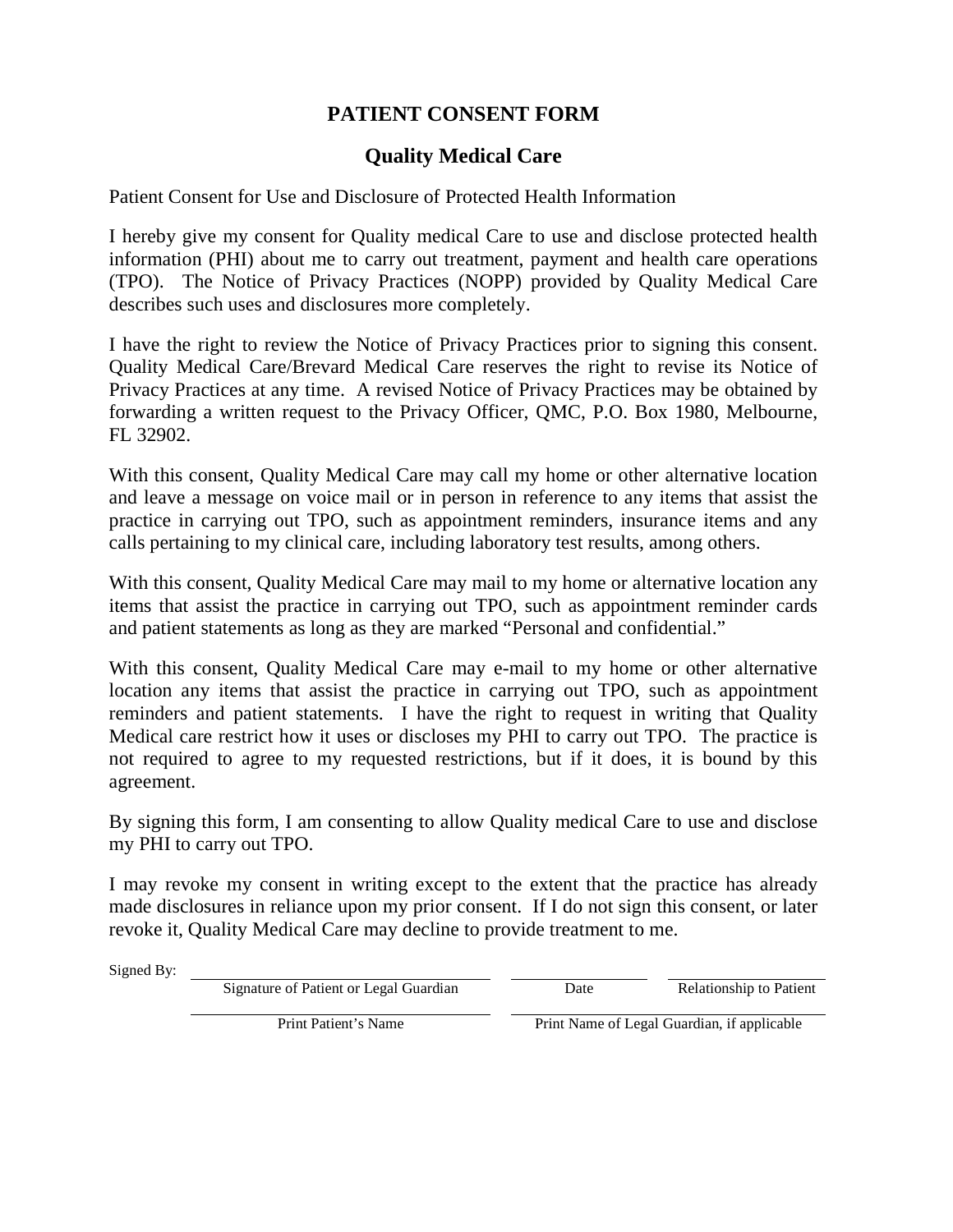#### **QUALITY MEDICAL CARE, P.A. HEALTH HISTORY**

|                                                                                                        | HEALTH HISTURY                                         |                                           |  |  |
|--------------------------------------------------------------------------------------------------------|--------------------------------------------------------|-------------------------------------------|--|--|
| <b>Patient Name:</b>                                                                                   |                                                        | DOB:<br>$\overline{a}$                    |  |  |
| <b>Past Medical History</b> (Please check those items which you current have or have had in the past): |                                                        |                                           |  |  |
| $\Box$ Dizziness / Fainting                                                                            | $\Box$ Heart trouble / chest pain                      | $\Box$ German measles                     |  |  |
| $\Box$ Headaches                                                                                       | $\Box$ Rheumatic fever                                 | $\Box$ Mononucleosis                      |  |  |
| $\Box$ Convulsions / Seizures                                                                          | $\Box$ Swelling of ankles                              | $\Box$ Measles                            |  |  |
| $\Box$ Depression                                                                                      | $\Box$ High blood pressure                             | $\Box$ Mumps                              |  |  |
| $\Box$ Anxiety                                                                                         | $\Box$ Abdominal pain                                  | $\Box$ Polio                              |  |  |
| $\Box$ Paralysis / Numbness                                                                            | $\Box$ Liver disease/jaundice                          | $\Box$ Scarlet fever                      |  |  |
| $\Box$ Sinus trouble                                                                                   | $\Box$ Stomach ulcer                                   | $\Box$ Malaria                            |  |  |
| $\Box$ Frequent colds                                                                                  | $\Box$ Hernia / Rupture                                | $\Box$ Diabetes                           |  |  |
| $\Box$ Lung disease                                                                                    | $\Box$ Hemorrhoids                                     | $\Box$ Cancer                             |  |  |
| $\Box$ Shortness of breath                                                                             | $\Box$ Lactose intolerance                             | $\Box$ Tumor                              |  |  |
| $\Box$ Persistent cough                                                                                | $\Box$ Gallbladder disease                             | $\Box$ Venereal disease                   |  |  |
| $\Box$ Pneumonia / Bronchitis                                                                          | $\Box$ Bowel irregularity                              | $\Box$ Anemia / Blood disorder            |  |  |
| $\Box$ Asthma / Hay fever                                                                              | $\Box$ Kidney / Bladder problems                       | • Injury to:                              |  |  |
| $\Box$ Eye infections / Disorders                                                                      | $\Box$ Difficulty Urinating                            | $\Box$ Head                               |  |  |
| $\Box$ Thyroid disease                                                                                 | $\hfill\blacksquare$<br>Sexual / Menstrual dysfunction | $\Box$ Neck                               |  |  |
| $\Box$ Endocrine problems                                                                              | $\Box$ Skin disease                                    | $\Box$ Spine                              |  |  |
| $\Box$ Pancreatitis                                                                                    | □ Hives / Eczema                                       | $\Box$ Knees                              |  |  |
| $\Box$ Tuberculosis                                                                                    | $\Box$ Arthritis / Joint pain                          | $\Box$ Arms / Legs                        |  |  |
| $\Box$ Night Sweats                                                                                    | $\Box$ Childhood hyperactivity                         | $\Box$ Hands / Feet                       |  |  |
|                                                                                                        |                                                        | $\Box$ Other:                             |  |  |
| <b>Surgeries:</b>                                                                                      | <b>Immunizations:</b>                                  | Allergies:                                |  |  |
| Year                                                                                                   | Year                                                   | Please circle or write in your allergies  |  |  |
| Appendectomy                                                                                           | <b>Tetanus</b>                                         | Aspirin<br>Codeine                        |  |  |
| C-Section<br><u> Liberatura de la pro</u>                                                              | Flu                                                    | Penicillin<br>Erythromycin                |  |  |
| Gallbladder<br>$\mathcal{L}^{\text{max}}_{\text{max}}$                                                 | Pneumovax                                              | Sulfa<br>Seafood<br><b>I</b> odine<br>Dye |  |  |
| Ulcer<br><b>Contract Contract</b>                                                                      | Other:                                                 | Other:                                    |  |  |
| Tonsillectomy                                                                                          |                                                        |                                           |  |  |
| Prostatectomy                                                                                          |                                                        |                                           |  |  |
| <b>Cataract Surgery</b>                                                                                |                                                        |                                           |  |  |
|                                                                                                        |                                                        |                                           |  |  |

**Please fill in any other past medical information you think your doctor should know about you**: (Include significant injuries, illnesses, other surgeries, and any other hospitalizations):

| Problem / Surgery | Date Problem / Surgery | Date |  |  |
|-------------------|------------------------|------|--|--|
|                   |                        |      |  |  |
|                   |                        |      |  |  |
|                   |                        |      |  |  |
|                   |                        |      |  |  |
|                   |                        |      |  |  |
|                   |                        |      |  |  |